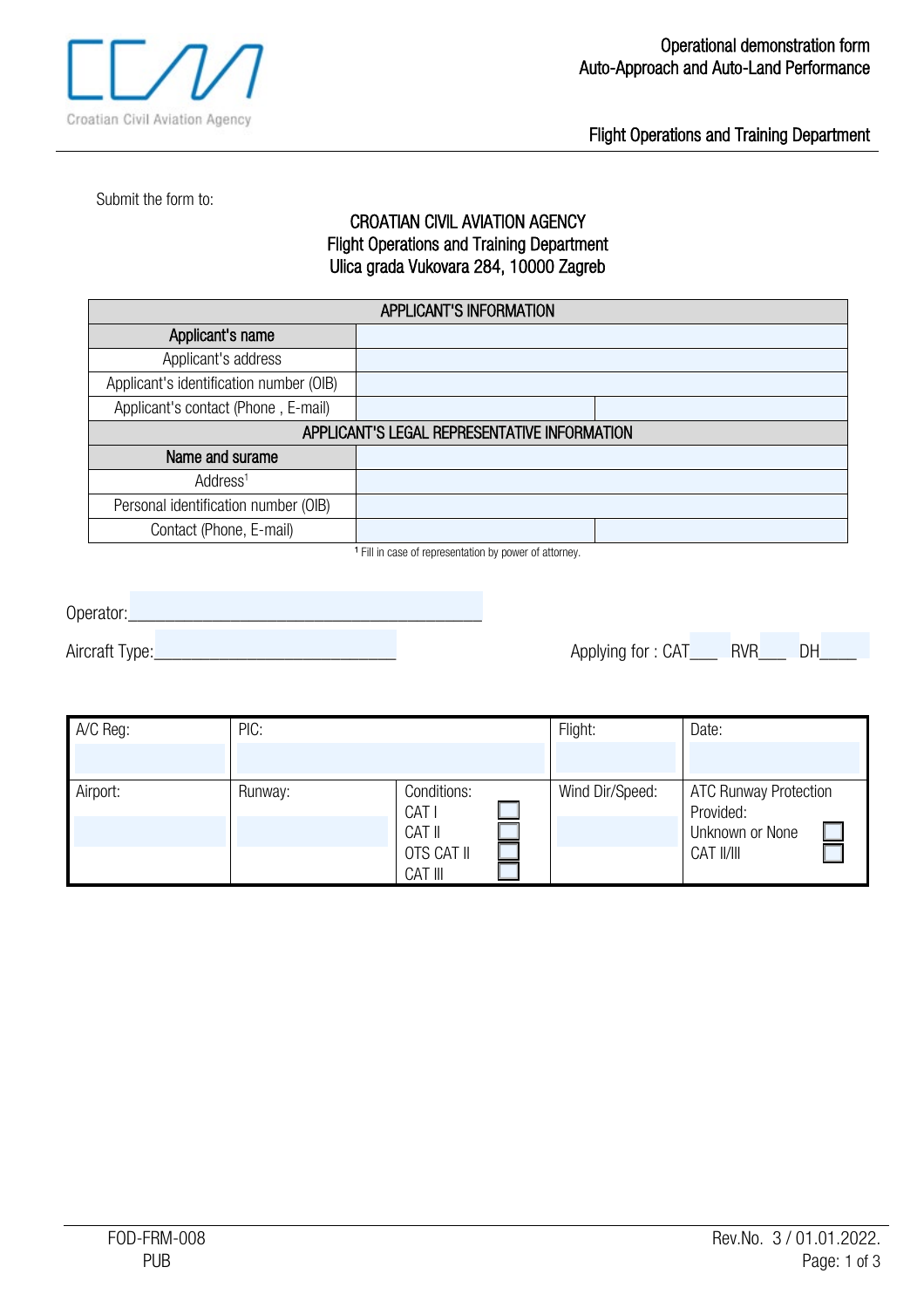

Flight Operations and Training Department

| NOTE: Data should be collected whenever an approach and landing is<br>attempted utilizing the Category II/III system, regardless of whether the<br>approach is abandoned, unsatisfactory or is concluded successfully.<br>No $\Box \downarrow$<br>Able to initiate an Approach:<br>Yes $\Box$<br>If No, identify deficiencies related to airborne equipment in REMARKS<br>column, which preclude initiation of a Category II/III approach. |  | 750<br>m             |
|--------------------------------------------------------------------------------------------------------------------------------------------------------------------------------------------------------------------------------------------------------------------------------------------------------------------------------------------------------------------------------------------------------------------------------------------|--|----------------------|
| Abandoned Approach: No<br>Yes<br>The Auto-Approach: ←OR→ Auto-Land was:<br>Unsatisfactory $\Box\downarrow$ Unsatisfactory $\Box\downarrow$<br>If the Approach was discontinued or automatic landing system was<br>disengaged, it was due to:                                                                                                                                                                                               |  | 600<br>m             |
| $\Box$ (A) Airborne equipment faults;<br>$\Box$ (B) Ground facility difficulties;<br>$\Box$ (C) ATC instructions<br>D) Other reason (specify in REMARKS)<br>Approach was discontinued or automatic landing system was                                                                                                                                                                                                                      |  | 450<br>m             |
| ft MSL.<br>disengaged at<br>Auto-Land touchdown zone is $\approx 300$ m – 900m down the runway, and<br>within $\approx$ 8m of centerline. Record area of touchdown with an "X "on<br><b>Runway Depiction</b>                                                                                                                                                                                                                               |  | 300<br>m             |
| Aircraft landed satisfactorily (within the desired touchdown area)<br>with lateral velocity or cross track error which could be corrected by<br>the pilot or automatic system so as to remain within the lateral<br>confines of the runway without unusual pilot skill or technique.                                                                                                                                                       |  | 150<br>m             |
| Describe any Category II/III system abnormalities which required<br>manual intervention by the pilot to ensure a safe touchdown or<br>touchdown and roll-out, as appropriate. $\downarrow$                                                                                                                                                                                                                                                 |  | <b>THR</b><br>Marker |

REMARKS:

| Date:                                  |  |
|----------------------------------------|--|
| Applicant's name, surname & signature: |  |

\_\_\_\_\_\_\_\_\_\_\_\_\_\_\_\_\_\_\_\_\_\_\_\_\_\_\_\_\_\_\_\_\_\_\_\_\_\_\_\_\_\_\_\_\_\_\_\_\_\_\_\_\_\_\_\_\_\_\_\_\_